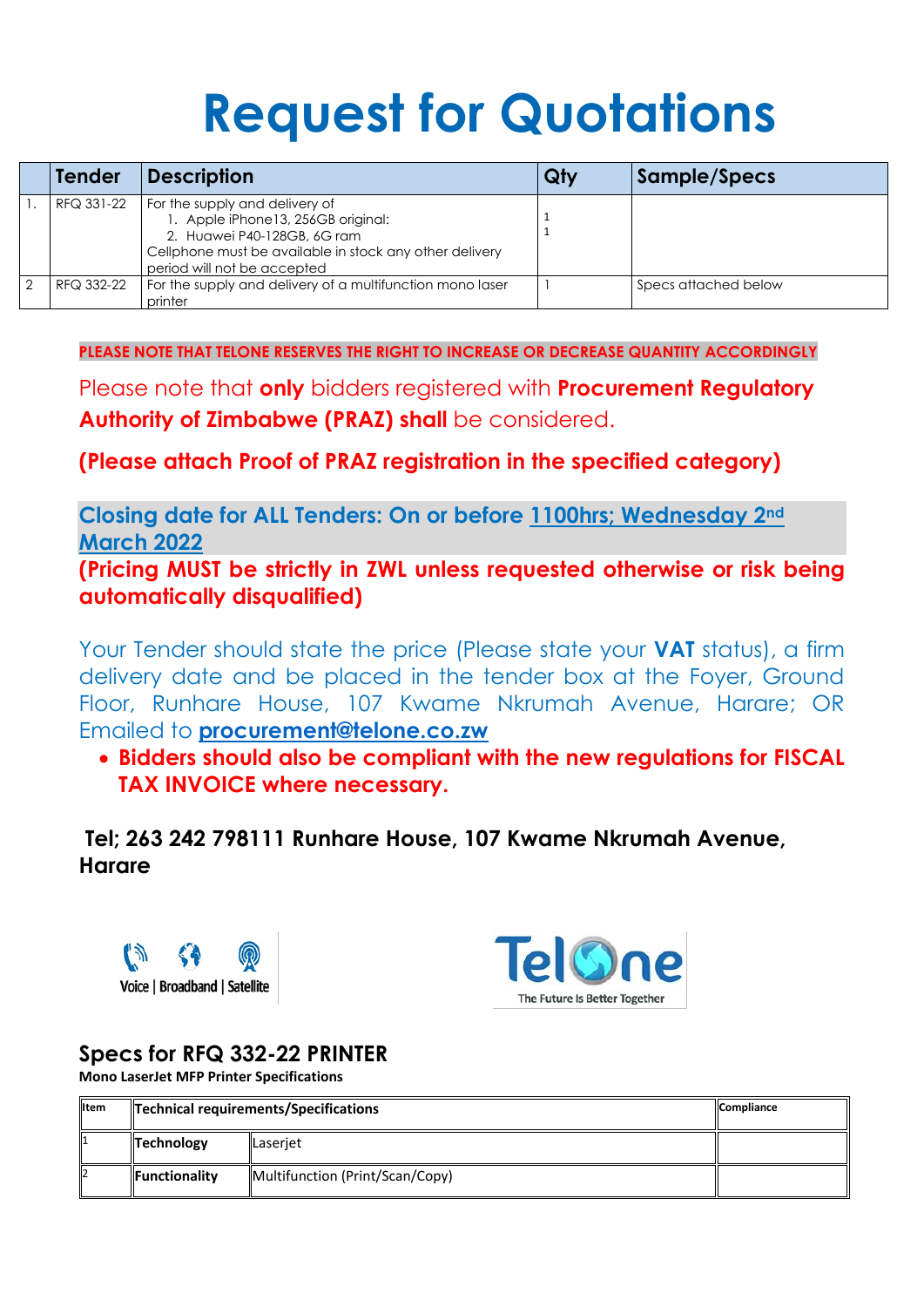| 13 | mnor<br>71 I | <b>IPrinter</b><br>have<br>rchnicai<br>' suppor∟<br>Tocal |  |
|----|--------------|-----------------------------------------------------------|--|
|----|--------------|-----------------------------------------------------------|--|

#### **Print**

| 114 | Speed Monochrome                        | 34ppm Mono Print                                               |  |
|-----|-----------------------------------------|----------------------------------------------------------------|--|
| ll5 | <b>Printer Resolution</b>               | $\left\vert 600 \times 600 \right\vert$ Print                  |  |
| 6   |                                         | <b>Double Sided Printing   Automatic Double Sided Printing</b> |  |
| 117 | $\vert$ Product Group Output $\vert$ A4 |                                                                |  |

**Scan** 

| 8              | Scan Facility Present | <b>P</b> es                                                                                                                                  |  |
|----------------|-----------------------|----------------------------------------------------------------------------------------------------------------------------------------------|--|
| ll9            | Scan Resolution       | $\left  \frac{1}{200 \times 1,200 \text{ dpi} \left( \text{B\&W} \right)} \right  / 600 \times 600 \text{ dpi} \left( \text{Colour} \right)$ |  |
| $\parallel$ 10 | <b>IScan Speed</b>    | 23spm (Mono) / 7spm (Colour)                                                                                                                 |  |

#### **Copy**

| $\parallel$ 11 | <b>Copy Resolution</b>       | $\left  600 \times 600 \right $ Copy |  |
|----------------|------------------------------|--------------------------------------|--|
| $\parallel$ 12 | <b>Copy Facility Present</b> | <b>IYes</b>                          |  |
| $\parallel$ 13 | <b>First Copy</b>            | As Fast as 6.8 Seconds               |  |

#### **Interfaces**

| $\parallel$ 14 | $\ $ Interface Type(s)                      | USB, Network, Wireless & Wi-Fi Direct |  |
|----------------|---------------------------------------------|---------------------------------------|--|
| $\vert$ 15     | Airprint Compatible                         | <b>Yes</b>                            |  |
| 16             | Mobile & Cloud Printing<br><b>IServices</b> | Apple AirPrint, Chromebook, Mopria    |  |

# **System Specification**

| ll17 | <b>Processor</b> | 1GHz Dual Core Processor |  |
|------|------------------|--------------------------|--|
| 18   | <b>Memory</b>    | 512MB RAM                |  |

# **Compatibility**

| ll 19 | Operating Systems Supported   Windows & Mac Compatible |                                                                                                                 |  |
|-------|--------------------------------------------------------|-----------------------------------------------------------------------------------------------------------------|--|
| 20    | Mac Operating Systems<br>Supported                     | $Mac$ OS 10.14 to 11 (Big Sur)                                                                                  |  |
| 21    | Windows Operating Systems<br>Supported                 | Windows 10, Windows 8.1, Windows 8, Windows 7, Windows Server 2008, Windows<br>Server 2012, Windows Server 2019 |  |

# **Media Handling**

| $\mathsf{I}22$ | Paper Handling Input 1      | 250 Sheet Input Tray                                           |  |
|----------------|-----------------------------|----------------------------------------------------------------|--|
| 23             | Paper Handling Input 2      | 1 Sheet Manual Feed                                            |  |
| 24             | <b>ADF Paper Weight</b>     | 60 to 105gsm                                                   |  |
| 25             | Automatic Document Feeder   | <b>ISO Sheet ADF</b>                                           |  |
| 26             | Maximum Paper Weight        | $\vert$ 200gsm                                                 |  |
| 27             | Media Sizes Supported (ADF) | Letter, Legal, A6, A4, Custom (105 x 148 mm) to (216 x 356 mm) |  |